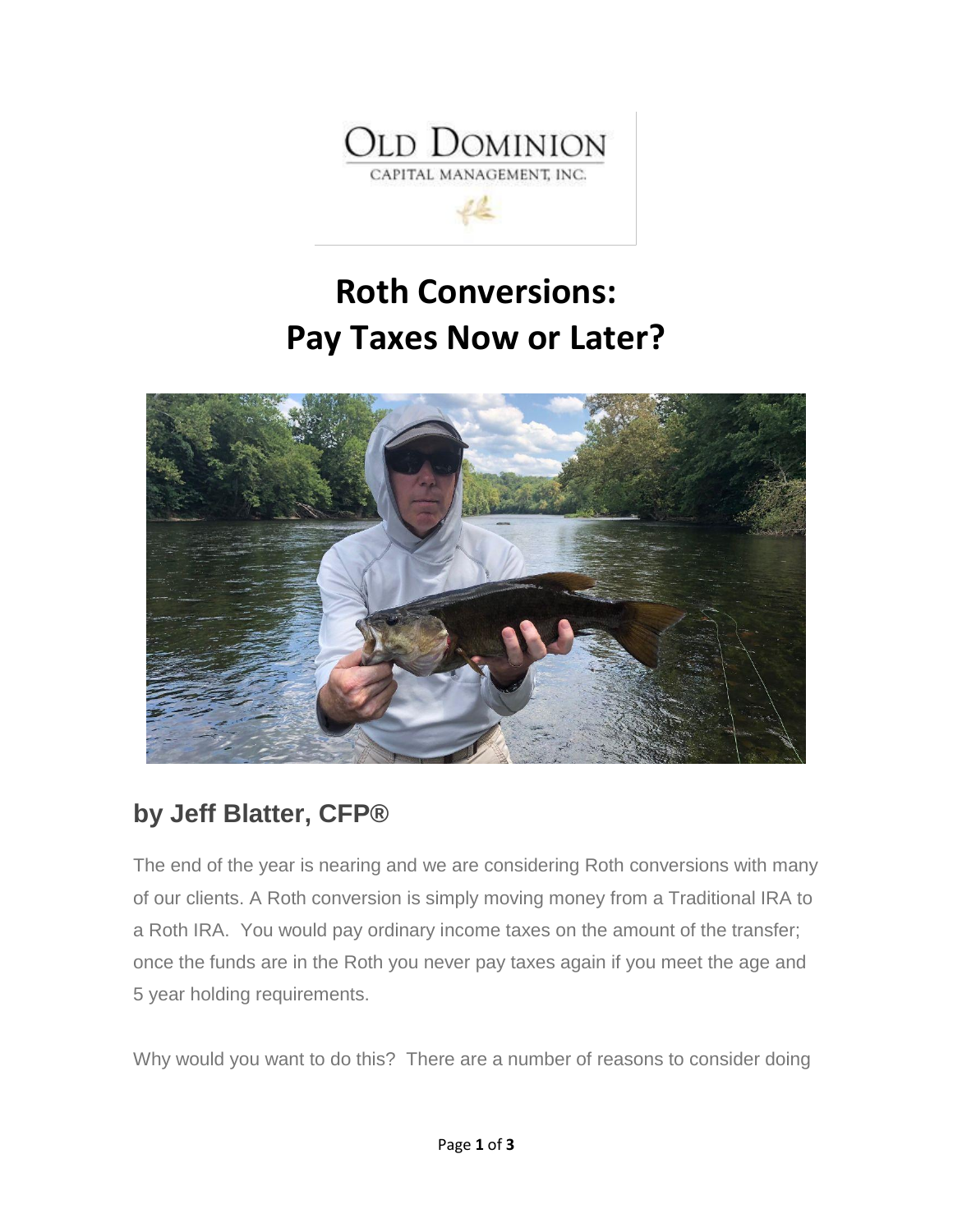this. If you know you will be in a low tax bracket this year, but not in future years, that would be a good reason to do a conversion. You pay taxes at the current lower rate and let your Roth balance grow tax free. Our current tax rates are scheduled to increase in 2025 when the Trump tax rates expire. Having funds in an account that will not be taxed is good peace of mind. In addition, if you will be leaving money to your heirs, inheriting a Roth IRA is far superior to inheriting a traditional IRA.

There are a lot of reasons to make Roth conversions but you need to analyze your specific situation. We would be happy to assist any of our clients with this, let us know if you would like more information or have us help you calculate the right amount to convert.